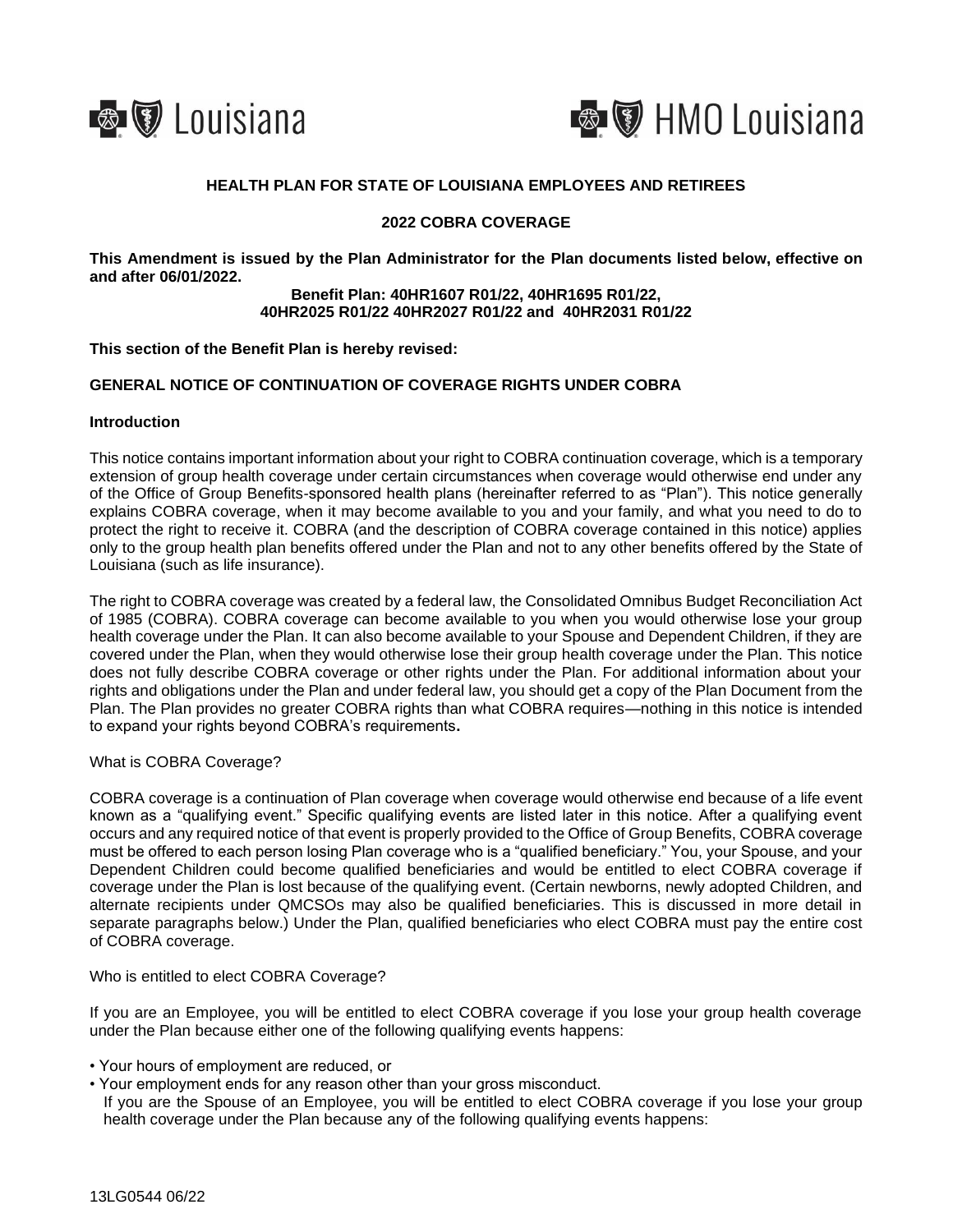- Your Spouse dies;
- Your Spouse's hours of employment are reduced;
- Your Spouse's employment ends for any reason other than his or her gross misconduct; or
- You become divorced from your Spouse. Also, if your Spouse (the Employee) reduces or eliminates your group health coverage in anticipation of a divorce, and a divorce later occurs, then the divorce may be considered a qualifying event for you even though your coverage was reduced or eliminated before the divorce. If you notify the Office of Group Benefits within 60 days after the divorce and can establish that the Employee cancelled the coverage earlier in anticipation of the divorce, the COBRA coverage may be available for the period after the divorce.

A person enrolled as the Employee's Dependent Child will be entitled to elect COBRA coverage, if he or she loses group health coverage under the Plan because any of the following qualifying events happens:

- The parent-Employee dies;
- The parent-Employee's hours of employment are reduced;
- The parent-Employee's employment ends for any reason other than his or her gross misconduct; or
- The Child stops being eligible for coverage under the Plan as a "Dependent Child."

### When is COBRA Coverage Available?

When the qualifying event is the end of employment or reduction of hours of employment or death of the Employee, the Plan will offer COBRA coverage to qualified beneficiaries only after the Office of Group Benefits has been timely notified that a qualifying event has occurred. When the qualifying event is the end of employment or reduction of hours of employment, or death of the Employee, the Participant Employer must notify the Office of Group Benefits of the qualifying event within 30 days following the date coverage ends.

### You Must Give Notice of Some Qualifying Events

For the other qualifying events (divorce of the Employee and Spouse, or a Dependent Child's losing eligibility for coverage as a Dependent Child), you must notify the Office of Group Benefits in writing within 60 days after the later of: (1) the date of the qualifying event; and (2) the date on which the qualified beneficiary loses (or would lose) coverage under the terms of the Plan as a result of the qualifying event. You must follow the notice procedures specified by the Office of Group Benefits. If notice is not provided to the Office of Group Benefits during the 60-day notice period, ALL QUALIFIED BENEFICIARIES WILL LOSE THEIR RIGHT TO ELECT COBRA.

Once the Office of Group Benefits receives timely notice of the qualifying event, it will forward the information to its third-party COBRA Administrator, who will notify You of your right to elect COBRA coverage.

#### Electing COBRA

Once the Office of Group Benefits receives timely notice that a qualifying event has occurred, each qualified beneficiary will have an independent right to elect COBRA coverage. Once the Office of Group Benefits receives timely notice of the qualifying event, it will forward the information to its third-party COBRA Administrator, who will notify You of your right to elect COBRA coverage. Covered Employees and Spouses (if the Spouse is a qualified beneficiary) may elect COBRA coverage on behalf of all of the qualified beneficiaries, and parents may elect COBRA coverage on behalf of their Children. Any qualified beneficiary for whom COBRA coverage is not elected within the 60-day election period specified in the Plan's COBRA election notice WILL LOSE HIS OR HER RIGHT TO ELECT COBRA COVERAGE.

#### How Long Does COBRA Coverage Last?

COBRA coverage is a temporary continuation of coverage. When the qualifying event is the death of the Employee, the covered Employee's divorce, or a Dependent Child's losing eligibility as a Dependent Child, COBRA coverage can last for up to a total of 36 months.

When the qualifying event is the end of employment or reduction of the Employee's hours of employment, and the Employee became entitled to Medicare benefits less than 18 months before the qualifying event, COBRA coverage for qualified beneficiaries (other than the Employee) who lose coverage as a result of the qualifying event can last until up to 36 months after the date of Medicare entitlement. For example, if a covered Employee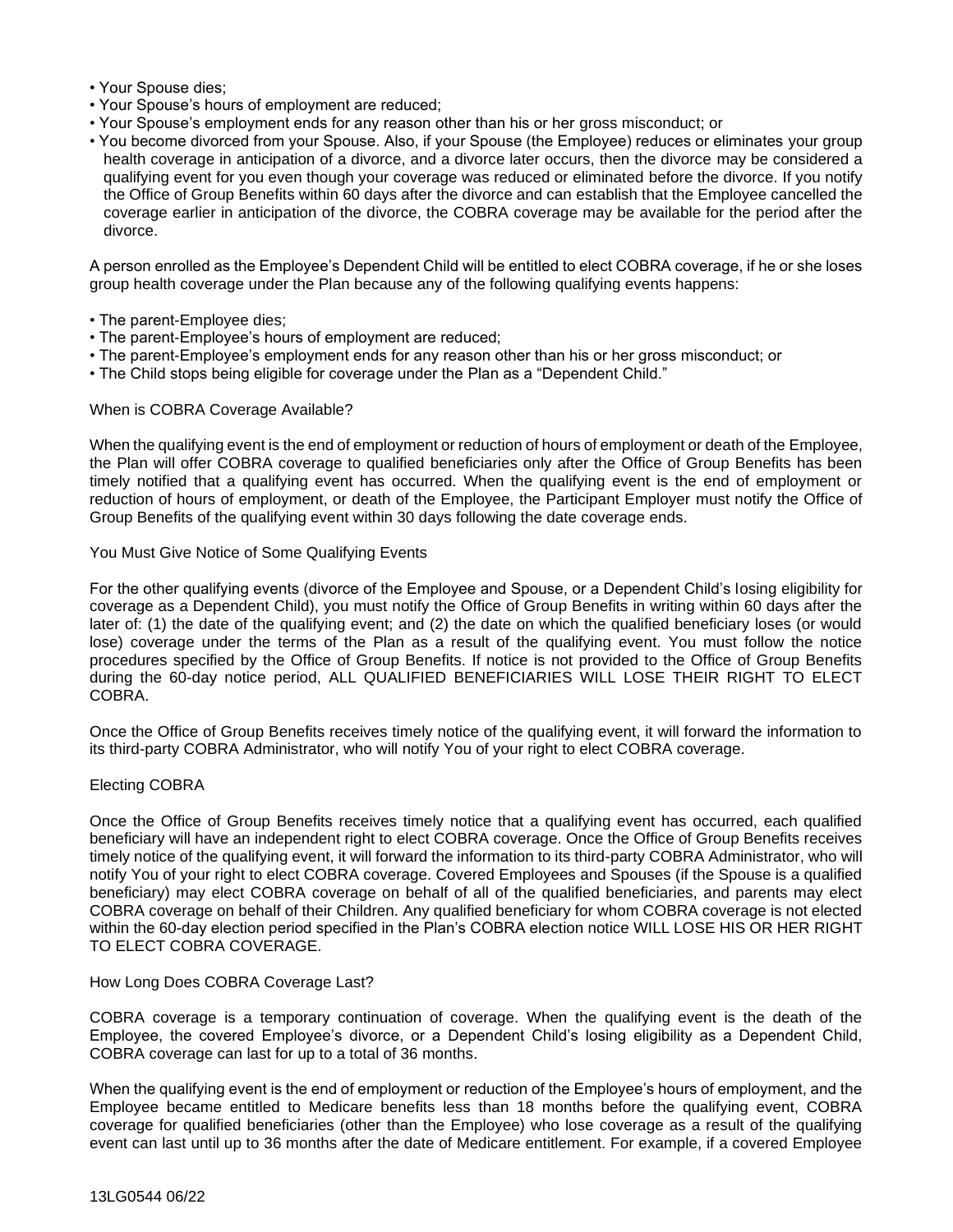becomes entitled to Medicare 8 months before the date on which his employment terminates, COBRA coverage under the Plan for his Spouse and Children who lost coverage as a result of his termination can last up to 36 months after the date of Medicare entitlement, which is equal to 28 months after the date of the qualifying event (36 months minus 8 months). This COBRA coverage period is available only if the covered Employee becomes entitled to Medicare within 18 months BEFORE the termination or reduction in hours.

Otherwise, when the qualifying event is the end of employment or reduction of the Employee's hours of employment, COBRA coverage generally can last for only up to a total of 18 months.

## Extension of COBRA Coverage

The COBRA coverage periods described above are maximum coverage periods. There are two ways in which the period of COBRA coverage resulting from a termination of employment or reduction of hours can be extended.

## Disability extension of COBRA coverage

If a qualified beneficiary is determined by the Social Security Administration (or by the staff of the COBRA Administrator in the case of a person who is ineligible for Social Security disability benefits due to insufficient "quarters" of employment) to be disabled and you notify the COBRA Administrator in a timely fashion, all of the qualified beneficiaries in your family may be entitled to receive up to an additional 11 months of COBRA coverage, for a total maximum of 29 months. This extension is available only for qualified beneficiaries who are receiving COBRA coverage because of a qualifying event that was the covered Employee's termination of employment or reduction of hours. The disability must have started at some time before the sixty-first (61st) day after the Covered Employee's termination of employment or reductions of hours, and must last at least until the end of the period of COBRA coverage that would be available without the disability extension (generally 18 months, as described above).

For persons eligible to receive Social Security disability benefits, the disability extension is available only if you notify the Office of Group Benefits and the COBRA Administrator in writing and submit a copy of the Social Security Administration's determination of disability within 60 days after the latest of:

- the date of the Social Security Administration's disability determination; and
- the date on which the qualified beneficiary loses (or would lose) coverage under the terms of the Plan as a result of the covered Employee's termination of employment or reduction of hours.

For persons ineligible to receive Social Security disability benefits due to insufficient "quarters", the disability extension is available only if you submit to the COBRA Administrator in writing proof of total disability before the initial 18-month COBRA coverage period ends.

You must also provide this notice to the COBRA Administrator within 18 months after the covered Employee's termination of employment or reduction in hours in order to be entitled to a disability extension. In providing this notice, you must use the Plan's form entitled "Notice of Disability Form" (you may obtain a copy of this form from the COBRA Administrator at no charge, or you can download the form at **https://cobra.optumfinancial.com**), and you must follow the procedures specified in the box at the end of this notice entitled "Notice Procedures." If these procedures are not followed or if the notice is not provided in writing to the COBRA Administrator during the 60-day notice period and within 18 months after the Employee's termination of employment or reduction of hours, THERE WILL BE NO DISABILITY EXTENSION OF COBRA COVERAGE.

## Second qualifying event extension of COBRA coverage

If your family experiences another qualifying event while receiving 18 months of COBRA coverage because of the covered Employee's termination of employment or reduction of hours (including COBRA coverage during a disability extension period as described above), the Spouse and Dependent Children receiving COBRA coverage can get up to 18 additional months of COBRA coverage, for a maximum of 36 months, if notice of the second qualifying event is properly given to the COBRA Administrator. This extension may be available to the Spouse and any Dependent Children receiving COBRA coverage if the Employee or former Employee dies, or gets divorced, or if the Dependent Child stops being eligible under the Plan as a Dependent Child, but only if the event would have caused the Spouse or Dependent Child to lose coverage under the Plan had the first qualifying event not occurred. (This extension is not available under the Plan when a covered Employee becomes entitled to Medicare after his or her termination of employment or reduction of hours.)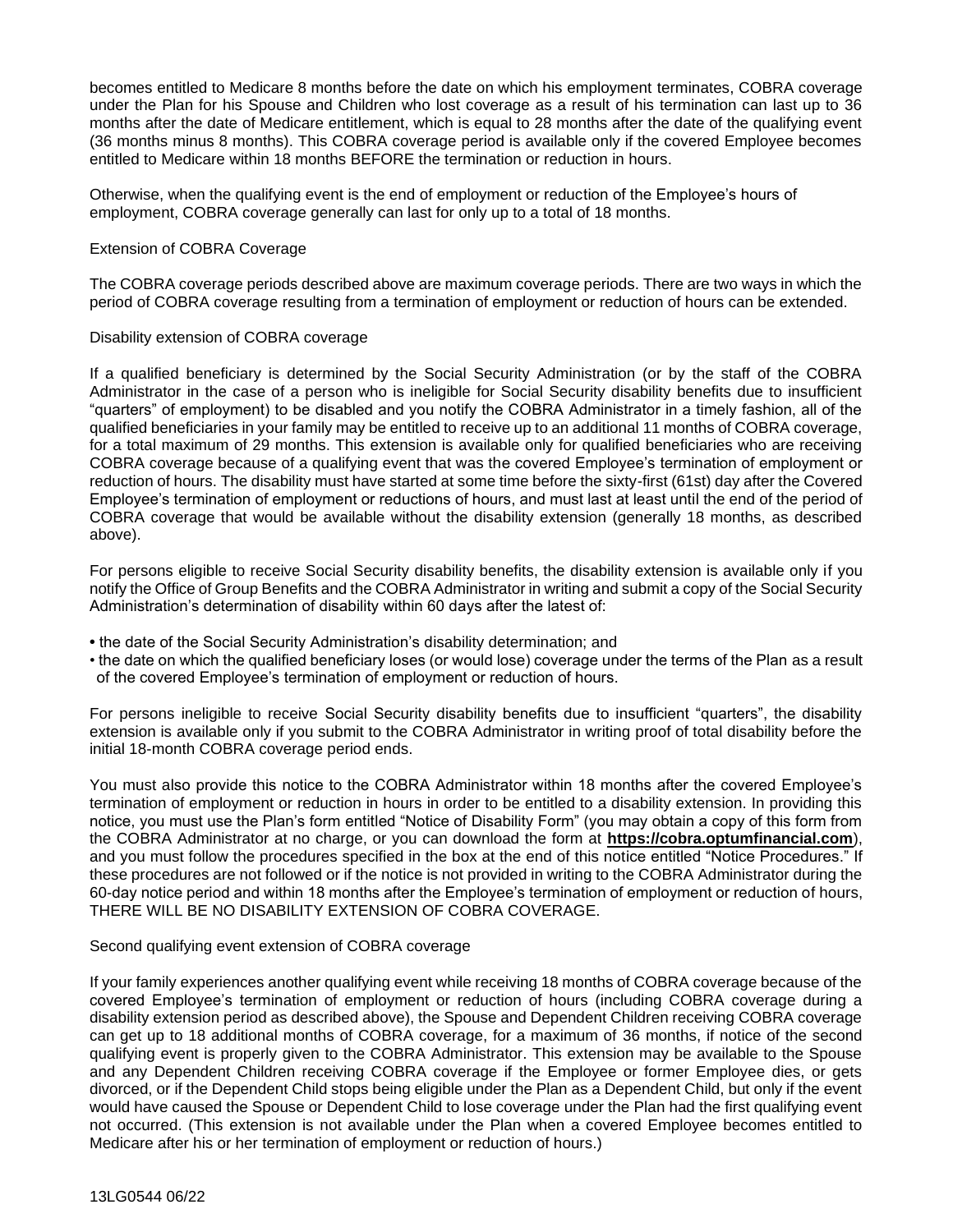This extension due to a second qualifying event is available only if you notify the COBRA Administrator in writing of the second qualifying event within 60 days after the later of:

- the date of the second qualifying event; and
- the date on which the qualified beneficiary would lose coverage under the terms of the Plan as a result of the second qualifying event (if it had occurred while the qualified beneficiary was still an Employee covered under the Plan).

In providing this notice, you must use the COBRA Administrator's form, entitled "Notice of Second Qualifying Event Form" (you may obtain a copy of this form from the COBRA Administrator at no charge, or you can download the form at **https://cobra.optumfinancial.com),** and you must follow the procedures specified in the box at the end of this notice entitled "Notice Procedures." If these procedures are not followed or if the notice is not provided in writing to the COBRA Administrator within the 60-day notice period, THERE WILL BE NO EXTENSION OF COBRA COVERAGE DUE TO A SECOND QUALIFYING EVENT.

More Information About Individuals Who May Be Qualified Beneficiaries

## Children born to or placed for adoption with the covered Employee during COBRA coverage period

A Child born to, adopted by, or placed for adoption with a covered Employee during a period of COBRA coverage is considered to be a qualified beneficiary provided that, if the covered Employee is a qualified beneficiary, the covered Employee has elected COBRA coverage for himself or herself. The Child's COBRA coverage begins on the Child's date of birth, date of adoption, or date of placement for adoption if the Child is enrolled in the Plan through the HIPAA Special Enrollment process designated by OGB, or on the first day of the following Plan year if the Child is enrolled through Annual Enrollment. The COBRA coverage lasts for as long as COBRA coverage lasts for other family members of the Employee. To be enrolled in the Plan, the Child must satisfy the otherwise applicable Plan eligibility requirements (for example, regarding age).

## Alternate recipients under QMCSOs

A Child of the covered Employee who is receiving benefits under the Plan pursuant to a Qualified Medical Child Support Order (QMCSO) received by the Office of Group Benefits during the covered Employee's period of employment with the Participant Employer is entitled to the same rights to elect COBRA as an eligible Dependent Child of the covered Employee.

## Health Insurance Marketplace

There may be other coverage options for you and your family. Through the Affordable Care Act, You are able to buy coverage through the Health Insurance Marketplace. In the Marketplace, you could be eligible for a tax credit that lowers your monthly premiums right away, and you can see what your premium, deductibles, and Out-of-Pocket costs will be before you make a decision to enroll. Being eligible for COBRA does not limit your eligibility for coverage for a tax credit through the Marketplace. Additionally, you may qualify for a special enrollment opportunity with another group health plan for which you are eligible (such as a Spouse's plan), even if the plan generally does not accept late enrollees, if you request enrollment within 30 days.

#### Keep Your Plan Informed of Address Changes

In order to protect your and your family's rights, you must keep the Office of Group Benefits and the COBRA Administrator informed of any changes in your address and the addresses of your covered family members. You should also keep a copy, for your records, of any notices you send to the Office of Group Benefits and/or the COBRA Administrator.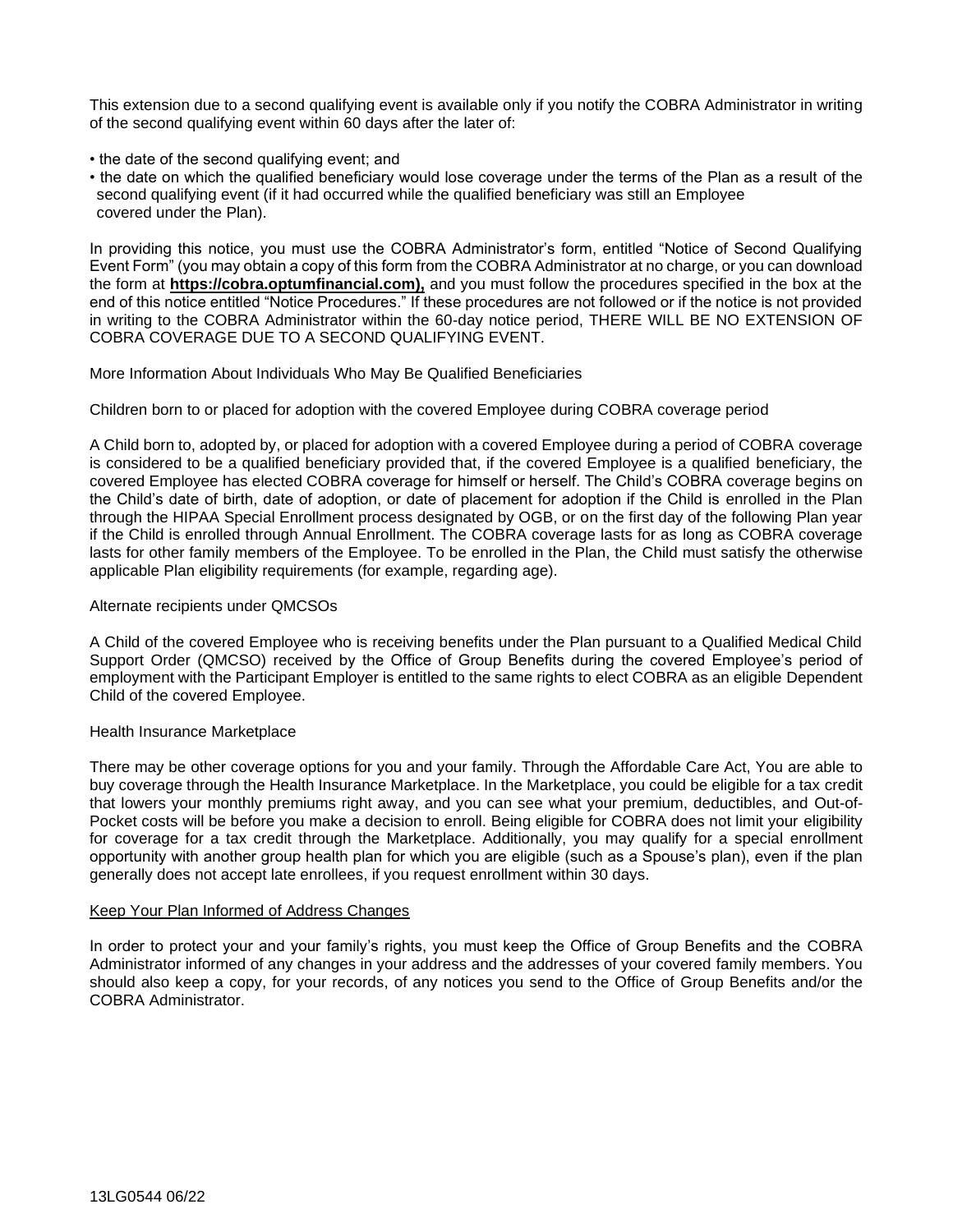## Plan Contact Information

You may obtain information about the Plan and COBRA coverage on request from:

Plan Information: Office of Group Benefits Eligibility Department Post Office Box 44036 Baton Rouge, Louisiana 70804 1.800.272.8451 225.342.9917 FAX

COBRA Department Customer Service: Optum Financial PO Box 2639 Omaha, NE 68103 1.855.687.2021 443.681.4606 (FAX)

#### **Notice Procedures**

Warning: If your notice is late or if you do not follow these notice procedures, you and all related qualified beneficiaries will lose the right to elect COBRA (or will lose the right to an extension of COBRA coverage, as applicable).

Notices Must Be Written and Submitted on Plan Forms: Any notice that you provide must be in writing and must be submitted on the Plan's required form (the Plan's required forms are described above in this notice, and you may obtain copies from the COBRA Administrator without charge or download them at **[https://cobra.optumfinancial.com](https://cobra.optumfinancial.com/)**). Oral notice, including notice by telephone, is not acceptable. Electronic emailed notices are not acceptable.

How, When, and Where to Send Notices: You must mail or FAX your notice to:

Optum Financial PO Box 2639 Omaha, NE 68103 443.681.4606 (FAX)

If mailed, your notice must be postmarked no later than the last day of the applicable notice period. If Faxed, your notice must be received by the Eligibility department at the number specified above no later than the last day of the applicable notice period. (The applicable notice periods are described in the paragraphs above entitled "You Must Give Notice of Some Qualifying Events," "Disability extension of COBRA coverage," and "Second qualifying event extension of COBRA coverage.")

**Information Required for All Notices:** Any notice you provide must include: (1) the name of the Plan; (2) the name and address of the Employee who is (or was) covered under the Plan; (3) the name(s) and address(es) of all qualified beneficiary(ies) who lost coverage as a result of the qualifying event; (4) the qualifying event and the date it happened; and (5) the certification, signature, name, address, and telephone number of the person providing the notice.

**Additional Information Required for Notice of Qualifying Event**: If the qualifying event is a divorce, your notice must include a copy of the decree of divorce. If your coverage is reduced or eliminated and later a divorce occurs, and if you are notifying the Office of Group Benefits that your Plan coverage was reduced or eliminated in anticipation of the divorce, your notice must include evidence satisfactory to the Office of Group Benefits that your coverage was reduced or eliminated in anticipation of the divorce.

**Additional Information Required for Notice of Disability**: Any notice of disability that you provide must include: (1) the name and address of the disabled qualified beneficiary; (2) the date that the qualified beneficiary became disabled; (3) the names and addresses of all qualified beneficiaries who are still receiving COBRA coverage; (4) the date that the Social Security Administration made its determination, if applicable; (5) a copy